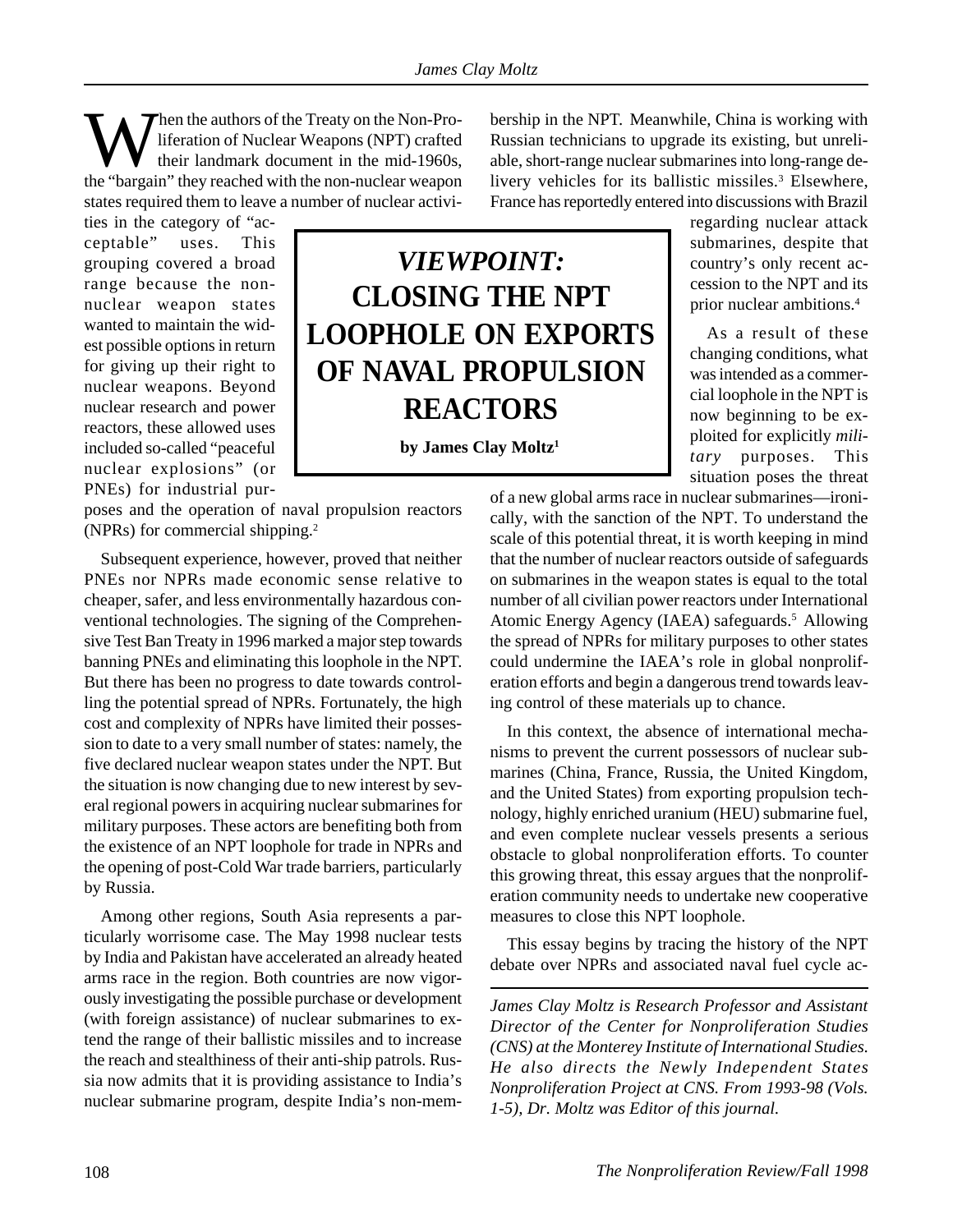tivities. It then analyzes the reasons why new states are now seeking to acquire nuclear submarines and the ease with which the current possessor states can export this technology both to non-nuclear weapon states *and* to states outside the NPT. It then outlines one possible route to halting this trade—the creation of a suppliers' regime to ban the export of NPRs for military purposes. In conclusion, the essay discusses prospects for the formation of such a regime and why its development would coincide with the national interests of all of the current possessor states, as well as international nonproliferation objectives.

## **A HISTORY OF THE NUCLEAR PROPULSION LOOPHOLE**

In the mid-1960s, nuclear power was a relatively unexplored technology, and many states were still considering the possible use of NPRs for commercial shipping. Italy and the Netherlands, in particular, insisted on their right to develop nuclear propulsion in the negotiations leading up to the NPT.<sup>6</sup> The United Kingdom, moreover, feared that an NPT restriction on trade in NPRs would prevent the United States from providing it with technology and HEU fuel for its existing fleet of nuclear submarines.<sup>7</sup> Other countries without such specific needs were simply leery of giving the IAEA more power to inspect their national nuclear programs, particularly if such restrictions would *only* apply to non-nuclear weapon states.<sup>8</sup> Similarly, the weapon states themselves were not eager to create regulations covering so-called "nonexplosive military uses," which might require IAEA inspections of their naval fuel cycles. Finally, the IAEA did not want to undertake this inspection responsibility due to the perceived impossibility of gaining reliable access to military facilities.

As a result of these objections, the eventual treaty left nuclear propulsion outside of the list of proscribed (or even controlled) nuclear activities, meaning that nuclear materials in propulsion reactors were not subject to safeguards, in either the weapon states or the non-weapon states. Nevertheless, as the IAEA's former Assistant Director General for External Relations David Fischer remembers: "It was generally recognized that this was a serious loophole in the safeguards prescribed by the Treaty."9 Indeed, the possibility that a state might block an inspection by claiming that this fissile material was bound for a propulsion reactor was viewed by many as a dangerous proliferation threat. But the states parties did

not possess a consensus for closing this loophole. Thus, despite the clear problems it posed, the states parties went ahead with this exception for the greater good of the treaty.

Over time, there have been periodic discussions about bringing NPRs and their associated fissile materials under safeguards. Such efforts, for example, took place during the negotiations in 1971 on the application of fullscope safeguards in the context of IAEA Information Circular (INFCIRC)/153. According to Fischer, however, the only progress agreed to among the states parties was a requirement that "the State concerned would have to comply with [several conditions] before withdrawing nuclear material from safeguards for non-explosive military use." According to the regulations, the material could not be used "in conflict with an undertaking the State may have given...that the *nuclear material* will be used only in a peaceful nuclear activity," meaning that it could "not be used for the production of nuclear weapons or other nuclear explosive devices." Furthermore, safeguards would again apply once the material was "reintroduced into a peaceful nuclear activity."10 Thus, while these conditions forbade the use of material removed from safeguards for a bomb, they did not forbid its use in a propulsion reactor for *other* military purposes, since nuclear propulsion was not listed as a proscribed activity under the NPT. Moreover, they did nothing to remedy the absence in the NPT of any restrictions on the *transfer* of nuclear materials and technologies for use in a propulsion reactor. As a result, the loophole remained.

Despite the original commercial aims of certain countries, NPRs were not adopted for any widespread commercial uses, largely because of the availability of cheaper and safer alternative fuels and power generators. The Soviet Union developed the only truly "civilian-use" NPRs to power a small fleet of nuclear icebreakers operating in the Arctic region. All other NPRs operated during the Cold War—excluding those on U.S. aircraft carriers and some Russian surface cruisers—powered military-purpose nuclear submarines. For most states, conventional power plants (running on diesel fuel or gas) provided adequate cruising ranges for naval surface vessels without the need to employ expensive and potentially dangerous nuclear technology.11 Despite some advances in "air independent" diesel technologies, however, the same claims could not be made for conventionally powered submarines.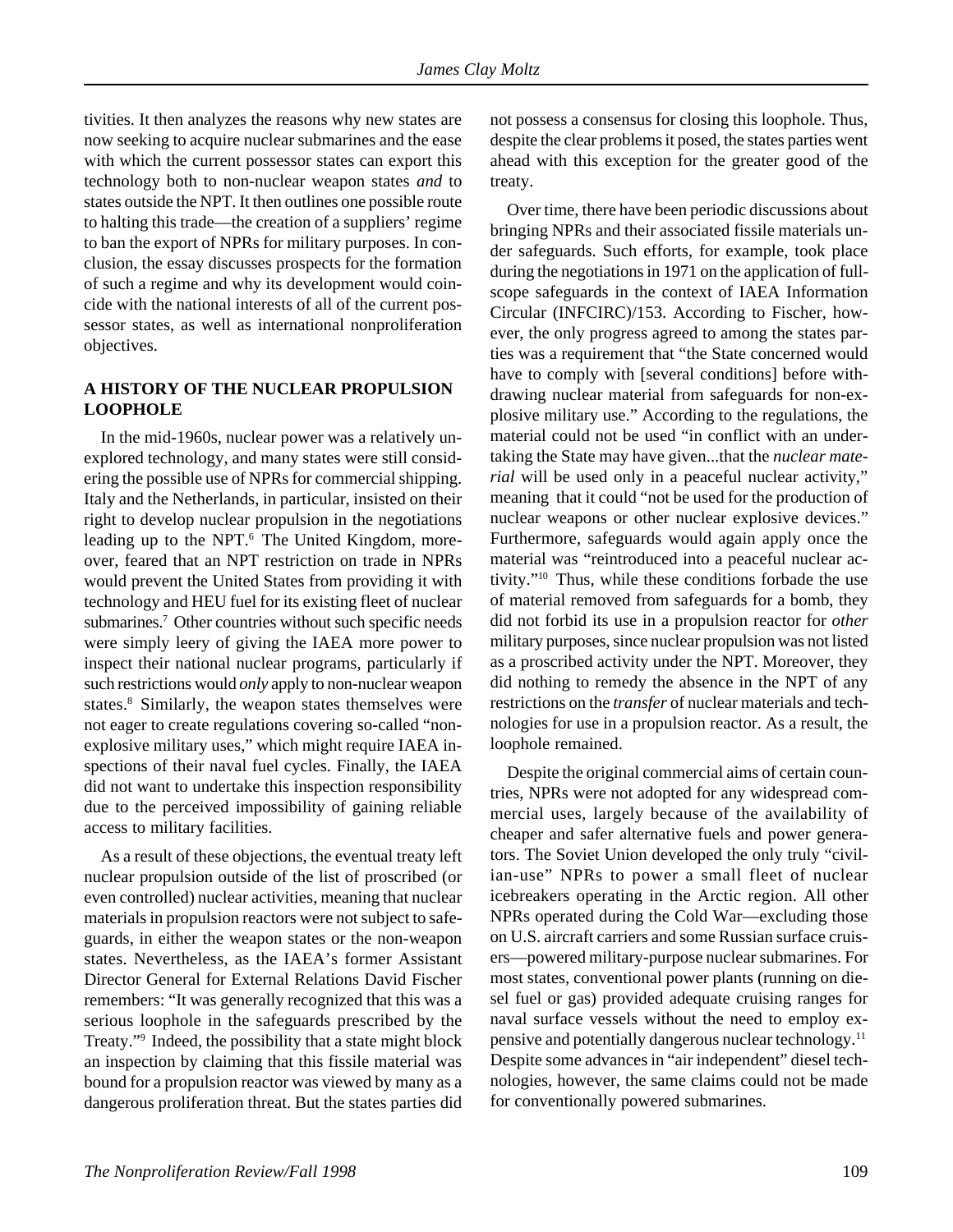# **WHY STATES SEEK NUCLEAR SUBMARINES**

Nuclear reactors used in submarines offer certain military advantages to states that are able to deploy them effectively. Unlike diesel submarines, which need to surface every few days and carry heavy loads of liquid fuel, nuclear submarines can remain submerged for months at a time and carry several years' fuel supply on board. Thus, they offer tremendous advantages in terms of power projection capabilities, stealthiness, and the ability to serve as long-range launch platforms for strategic nuclear missiles. For these reasons, the United States invested heavily in nuclear-powered ballistic missile submarines as its primary launch vehicle for U.S. strategic forces during the Cold War. While the Soviet Union relied more heavily on ground-based missiles, it still devoted large portions of its defense budget, particularly during the 1970s, to the development of the largest nuclear submarine force in the world. France, the United Kingdom, and China also made significant investments in nuclear submarines, although China has yet to produce submarines capable of operating safely and reliably beyond its immediate coastline.

During the Cold War, there was very little movement towards establishing controls in the area of nuclear propulsion, for several concrete reasons. First, most states understandably were disinclined to reopen the NPT simply to negotiate an amendment to ban trade in NPRs. Given the difficulty of its original negotiation, few countries wanted to risk the NPT's broader benefits by subjecting it to possible additional amendments. The second reason for the lack of effort during the Cold War was the perceived low likelihood of nuclear submarine exports. The Soviet and U.S. navies jealously guarded every detail of their nuclear submarines for fear that design secrets might fall into the other camp. Thus, there seemed to be little threat that these technologies would be transferred by possessor states to untrustworthy parties. Yet, beneath this veneer of apparent multinational restraint, there were at least three serious instances before the Soviet breakup in 1991 in which the nuclear weapon states considered the sale of nuclear submarine technology to non-nuclear weapon states, including those outside the NPT.

In 1987, Canada surprised the world by announcing plans to replace its ageing fleet of diesel submarines with a squadron of 10 to 12 nuclear attack submarines to patrol its vast Arctic waters and coastline.<sup>12</sup> Although the United States quietly opposed Canada's efforts, France and the United Kingdom actively bid for the contract. In the end, the Canadian government balked at the high price tag and decided not to proceed with the deal. However, the fact that a non-nuclear weapon state had nearly bought a significant nuclear submarine capability set a dangerous precedent.

In 1988, the Soviet Union broke the barrier by leasing a 1960s-vintage Charlie-class nuclear submarine to India for three years. The Indian Navy wanted to gain experience in the operation and design of a nuclear vessel to inform its own nuclear submarine construction program.13 The Soviet Union did stipulate as part of the deal that India could not refuel the submarine and had to return the submarine intact after the lease period. Nonetheless, the deal represented the first instance in which a weapon state provided a nuclear submarine—complete with HEU fuel—to a state outside the NPT. It is worth noting that India's current design looks remarkably like a Soviet Charlie-class submarine.

A third case took place in early 1990, when reports surfaced that Pakistan had entered into negotiations with China about the possible acquisition of a nuclear submarine, very likely stimulated by the Indian deal with the Soviet Union.<sup>14</sup> Although a deal was never completed—perhaps due to the low quality of China's nuclear submarines—the willingness of the Chinese government to undertake such talks suggests that the two sides may well resume negotiations in the future.

While the Cold War years provided no cases of actual *sales* of nuclear submarines to non-nuclear weapon states within the NPT or to states outside the treaty, the apparent willingness of at least three suppliers to push this envelope provides sobering evidence of the way in which even some of the NPT's declared nuclear powers view this loophole—as one to be exploited (at least in certain circumstances).

The conditions of the post-Cold War era, unfortunately, have only increased the incentives for at least one supplier, Russia, to move unabashedly through this window of opportunity. With the collapse of orders from the Russian Navy, desperate Russian naval design and production enterprises are searching for any possible means of survival. Russia has sold advanced Kilo-class diesel submarines to Iran, India, and China.15 Recent evidence now shows that, despite earlier Russian denials, this cooperation extends into the nuclear submarine sector with at least India and China. Meanwhile, declin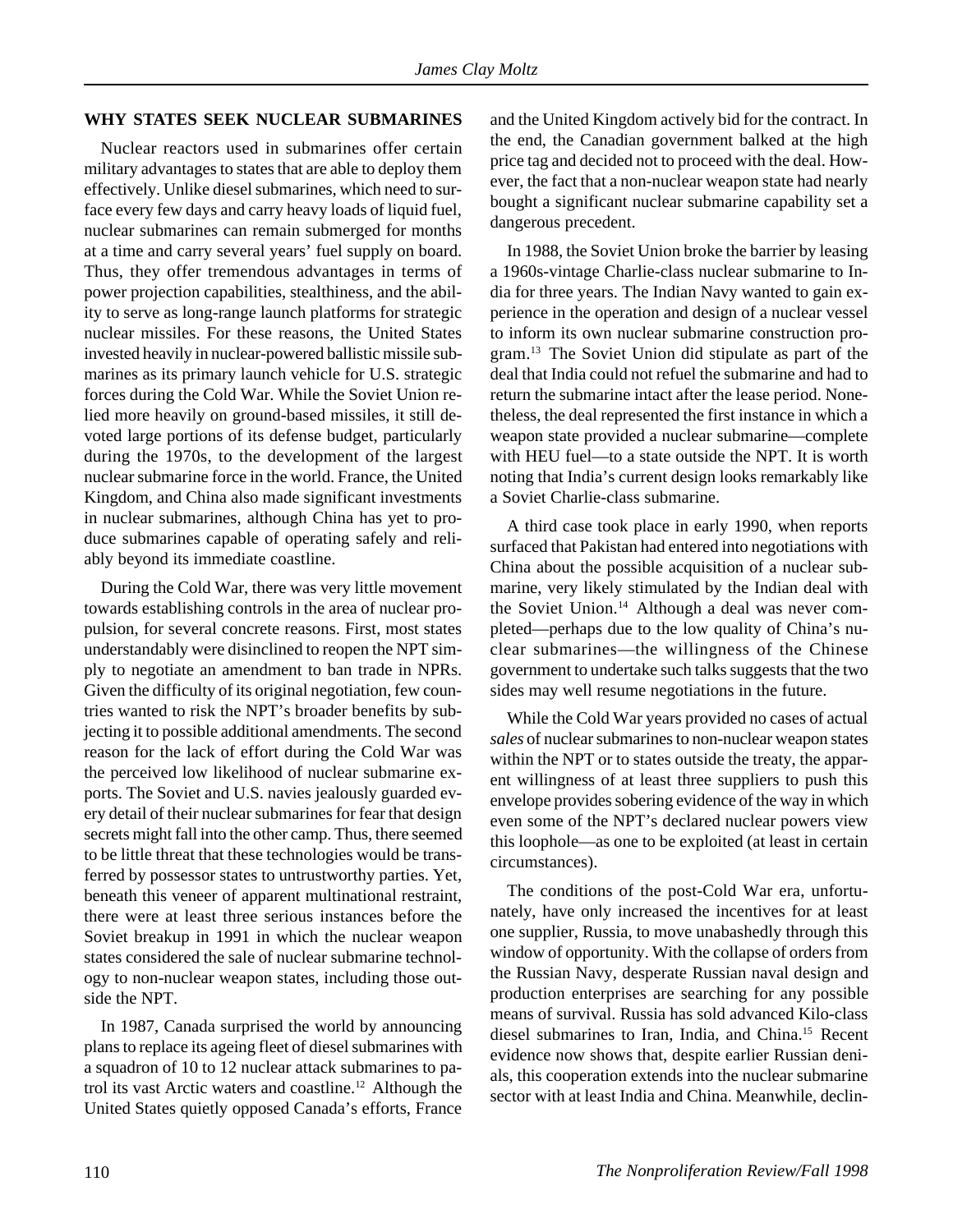ing demand for nuclear submarines due to force reductions in the United Kingdom, France, and the United States may increase incentives for these governments to open the door for their producers to make unprecedented sales abroad. Already, the United States has given the go-ahead to U.S. firms seeking to bid for a diesel submarine contract from Egypt.<sup>16</sup> These trends point to a major proliferation danger unless something is done soon to halt this trade in submarines.

## **PROLIFERATION THREATS, NUCLEAR ACCIDENTS, AND OTHER DANGERS**

The future spread of NPRs to new navies worldwide could cause several serious problems. Proliferation dangers include the threat of increasing various states' global power projection capabilities, their access to nuclear technologies and materials, and the likelihood of regional arms races. In addition to these proliferation threats, the increased use of NPRs will exacerbate the risk of both environmental disasters and inadvertent military confrontations.

During the Cold War, both the United States and Soviet Union suffered numerous accidents involving nuclear submarines, some of which sank with nuclear fuel and even nuclear weapons aboard, including the Soviet *Komsomolets* in 1989.17 Other disasters involved refueling problems and fires, which brought the total number of deaths caused by nuclear submarines to several hundred sailors and civilians on both sides. In addition, at least nine collisions between U.S. and Soviet/ Russian nuclear submarines took place between 1968 and 1993.18 This number does not include a host of other collisions between "friendly" U.S. and North Atlantic Treaty Organization (NATO) member-state submarines, as well as collisions between U.S. nuclear submarines themselves. Indeed, as recently as March 1998, two U.S. nuclear submarines, one capable of carrying 192 nuclear warheads, collided off the coast of Long Island, New York.<sup>19</sup>

Given these tendencies in the U.S.-Soviet experience, it is not unreasonable to assume that these or worse problems will arise from the proliferation of nuclear submarines to additional states. For these reasons, as well as the weapons proliferation risks if submarine reactors spread and the security threats that submarines represent as missile delivery vehicles, serious attention is needed to combat these problems—while they are still controllable.

The current period is a critical turning point when naval propulsion technology is beginning to move from the protected realm of the five NPT nuclear weapon states to a number of other potential powers. India's path to development of a long-range nuclear submarine is being greatly enhanced by Russian assistance.<sup>20</sup> Without it, the process will be prolonged and much more costly, perhaps resulting in a decision to abandon (or at least scale back) this program. The same can be said of other states interested in acquiring nuclear submarines, such as Brazil and Pakistan. Given this range of possible threats from the proliferation of nuclear submarines, it is surprising that more effort has not been put into closing this anachronistic NPT loophole.

# **HOW MIGHT A NEW CONTROL REGIME BE CONSTRUCTED?**

Despite the difficulties of negotiating any international treaty, there are several reasons why the prospects might be positive for a regime to ban the export of nuclear propulsion reactors for military purposes. The rest of this essay examines what such a treaty might look like and why it would further global security, while also serving the national interests of the states involved.

This new treaty would need to focus directly on the problem of exports of submarine technology and related fissile material to non-nuclear weapon states and to states outside the NPT. Such a "Nuclear Propulsion Reactor Control Regime" (or NPRCR) could most easily be organized as a supplier regime, and might be compared to the similar (though only partially successful) efforts represented by the Missile Technology Control Regime (MTCR). But chances are much better that a successful regime could be formed in the submarine field for a number of specific reasons.

First, the number of nuclear submarine suppliers is much smaller—only five compared to the more than a dozen states capable of constructing ballistic missiles and related technologies. Second, unlike missiles, which can be used for commercial space launches, nuclear propulsion reactors have only one current civilian use (to drive nuclear icebreakers), so it is much easier to distinguish the likelihood of a military end-use. Highly effective and transparent safeguards could easily be placed on any NPR exported for use in an icebreaker, as removing a propulsion reactor is virtually impossible once it is affixed to a platform and begins operation. Thus, the end-use could be simply and effectively verified.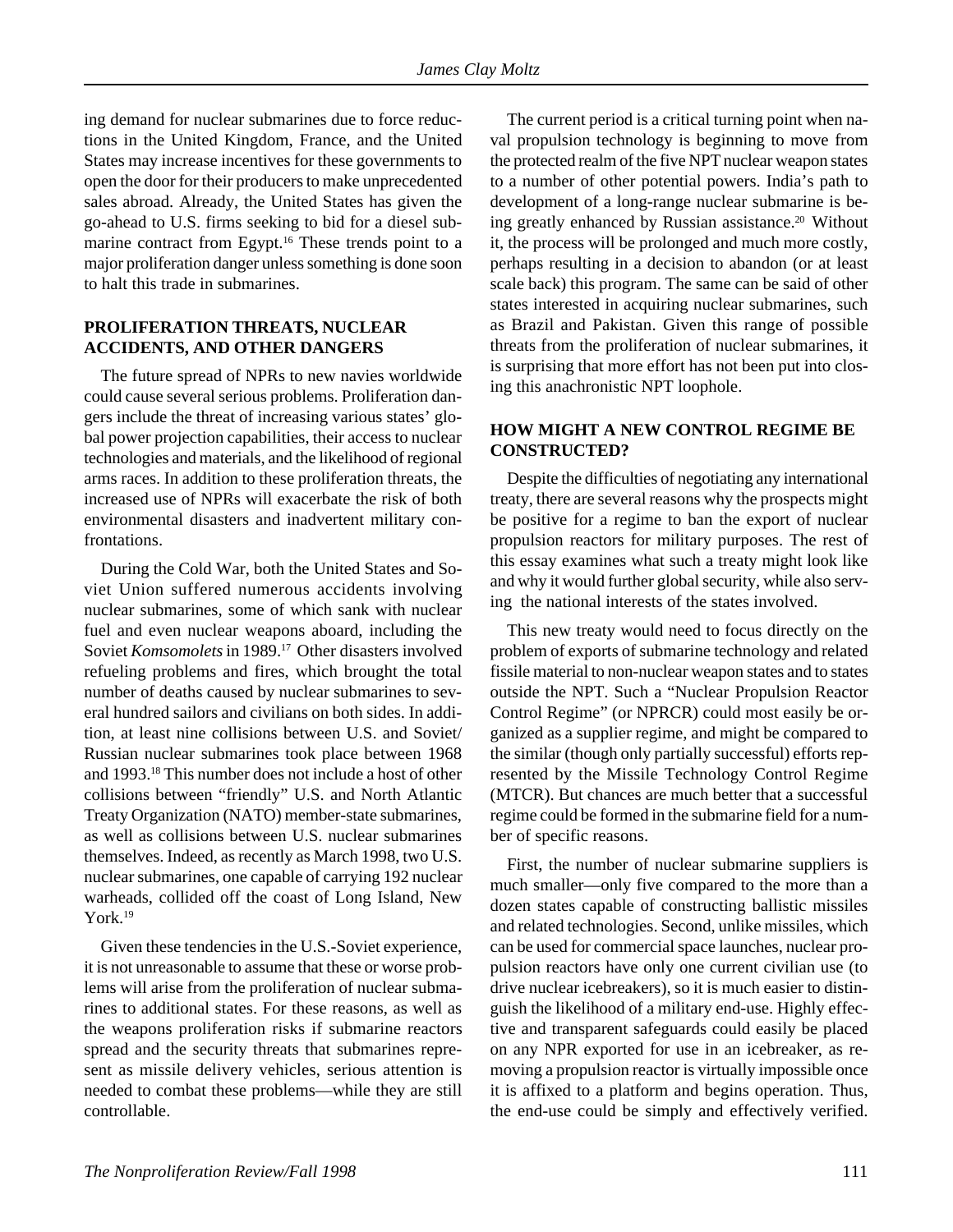Third, as discussed below, there are good reasons why states with nuclear navies should *not* want to see nuclear submarines proliferated around the world's oceans; such deployments could ultimately cause problems for themselves.

In order to be effective, an NPRCR would have to include several key elements. These would involve state pledges:

• not to transfer nuclear propulsion reactors, related technology, or reactor materials for use in any military vessel;

• not to provide any state (or sub-state actor) with know-how regarding the construction of nuclear propulsion reactors; and

• to require and to accept international safeguards (and inspections) by the IAEA both on any nuclear propulsion reactors transferred for use in civilian icebreakers and on nuclear materials utilized in these reactors.

Given this outline of a possible regime, what are its prospects? Unfortunately, there are no efforts currently under way within or among any of the weapon states to initiate such a regime. However, informal interviews conducted by the author with government officials from the United States, China, and Russia suggest that such a regime could receive support from within these governments.21 Moreover, there are other officials and analysts on the record supporting the concept of controls on submarines. Even in Russia, influential Duma officials like Deputy Defense Committee Chair Aleksei Arbatov have voiced their opposition to Russia's expanding submarine cooperation with potential rivals like China.22 Some Russian experts are more concerned with the developing potential of countries like India and Pakistan. Evgeniy Miasnikov of the Moscow Institute of Physics and Technology, for one, has called for a multilateral ban on the export of any submarine (or its component parts) that could serve as a long-range delivery vehicle for a threshold state.23 Meanwhile, in the United States, there are strong voices opposed to selling any U.S. submarines abroad, much less nuclear ones. As naval analyst Charles Meconis writes, "The Navy has been adamant in its position to refuse subs for export."24

Given these arguments, it can be demonstrated that each of the five current possessor states has a *much stronger* national security interest in keeping these threatening technologies—and the fissile materials that power them—out of the hands of potential adversaries. As outlined above, a supplier regime to ban the export of NPRs need not have any impact on the existing fleets of nuclear submarines in the weapon states, nor would it force them to reduce their numbers or put their fuel cycles under safeguards. Moreover, as all of these states are putting an increasing percentage of their nuclear arsenals onto submarines in the post-Cold War period, they should have an increasing incentive to *minimize* the number of foreign nuclear attack submarines they might face, not only in possible military encounters but in possible accidents through collisions. Expanding the number of rivals with highly capable, long-range nuclear attack submarines will greatly complicate their own operations, by putting their own ballistic missile submarines at risk. Similarly, providing assistance to states that are seeking to build nuclear submarines capable of carrying ballistic missiles will greatly increase the chances that potential rivals might use them to hit the homeland of the exporting country, suggesting that these sales could be highly destabilizing. Another point worth considering is the likely action-reaction effect of any future sales of this technology. For example, a single sale to a country in South Asia, East Asia, or the Middle East could cause a "domino effect" that would be difficult to stop. Neighboring states might be induced to purchase their own nuclear submarines for any number of purposes: to protect their surface fleets, to protect their shipping lanes, to protect their second-strike nuclear capabilities (for non-NPT states like Israel, Pakistan, India), or to assist them in possible "back door" routes to the acquisition of fissile material for nuclear weapons (for Iraq or other aspirants).

For these reasons, the rationale for creating a regime like the proposed NPRCR is well-grounded. Given the threat nuclear submarine proliferation poses to  $21<sup>st</sup>$  century security, urgent action is needed at the international level to begin a discussion on this and other possible solutions. While the discriminatory nature of such a regime may anger some states in the international community, the nuclear weapon states (in the spirit of NPT Article VI) could legitimately argue that they are already engaging in major reductions of their nuclear submarine forces and need to establish a future-oriented control regime in order to continue this progress.

#### **CONCLUSION—HOW TO GET STARTED?**

Given the difficulty of creating a new regime from scratch, it would make sense to begin the negotiations modestly. A first step might be the convening of an in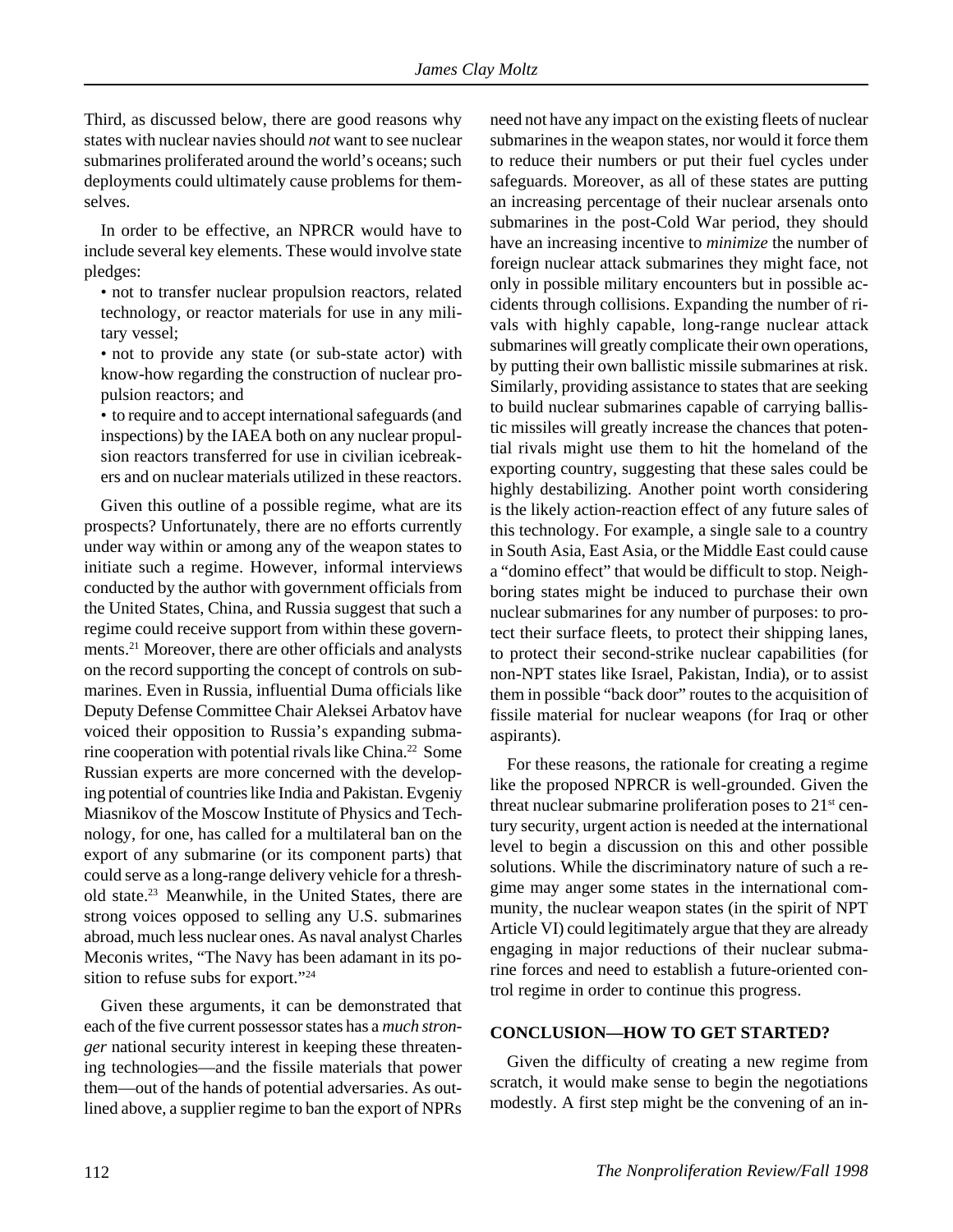ternational conference of experts on nuclear submarines—both governmental and non-governmental—from each of the five states. These specialists could consider various alternatives and craft a set of policy recommendations for consideration by their governments. A second step might involve each of these governments appointing a working group on nuclear submarine proliferation to weigh the alternatives and then engage in government-to-government negotiations with their counterparts, perhaps at breakout meetings of the weapons states at the First Committee of the United Nations in New York or at the Conference on Disarmament in Geneva. A treaty could then be drafted for signature and implementation, in cooperation with the IAEA as the inspecting body for any civilian transfers that might take place. Depending on the nature of the treaty, the signatories could invite participation by additional states to support the treaty.

The major opponents of such a process, given the current array of forces, would likely include the naval shipyards of the weapon states (especially in Russia) and those countries that are now seeking to acquire nuclear submarines. What might need to occur to bring Russia on board is some form of short-term compensation for Russian shipyards, perhaps in the form of additional funds for nuclear cleanup and the dismantlement of Russia's large number of decommissioned nuclear attack submarines. In regards to other states, while an NPRCR might well be supported by the vast majority of non-nuclear weapon states and hailed as a positive contribution to the cause of eventual global nuclear disarmament, additional measures might be needed to appeal to those countries that see an advantage in acquiring nuclear submarines. If one assumes that these countries want nuclear submarines primarily for security reasons, the possessor states might consider agreeing to limited, multilateral nuclear submarine keep-out zones to assuage claims of discrimination and provide a meaningful negative security assurance.

While this essay does not purport to have worked out the best answer or the specific details of future negotiations towards preventing nuclear submarine proliferation, it has tried to point out the urgency of this emerging problem and one possible means for combating it. If such a supplier regime could be negotiated, its positive effects could be far-reaching. In regards to international security, banning exports of NPRs for military purposes would greatly reduce the dangers facing the military and civilian vessels of all countries at sea, while nipping in the bud a dangerous incipient race in nuclear submarines as delivery vehicles for weapons of mass destruction. Such a regime would also promote greater environmental security, while diminishing the chances of nuclear accidents at sea caused by collision or malfunction. Finally, and perhaps most importantly, such a regime would close a remaining loophole in the NPT, thus putting another solid plank under the nonproliferation regime and helping to set the stage for a successful NPT Review Conference in 2000.

Given these advantages, it would seem expedient for the five NPT nuclear powers to explore plans to negotiate an NPRCR or similar cooperative agreement at the earliest possible date. Clearly, the sooner this remaining NPT loophole is closed by agreement of the five potential nuclear submarine supplier states, the better conditions will be for post-Cold War nuclear nonproliferation.

<sup>&</sup>lt;sup>1</sup> The author thanks George Bunn for his expert advice and useful comments on an earlier draft of this viewpoint. He also thanks Kevin Orfall for his research assistance.

<sup>&</sup>lt;sup>2</sup> Due to their controversial status as an allowable military use, NPRs were simply not mentioned in the NPT, thus making them legal by omission. The nature of this loophole served the interests of the United States and Soviet Union. It allowed them to keep their existing naval nuclear fuel cycles and submarines outside of safeguards, while also not granting them another "discriminatory" benefit under the treaty.

<sup>3</sup> Igor Kudrik, "Russia helps India build nuclear submarine," Bellona Foundation website, September 22, 1998 (http://www.bellona.no/e/russia/nfl/ news/980917-2.htm); see also mention of Russian admissions regarding nuclear assistance in "China should receive its third 'Kilo' by November," *Jane's Defence Weekly*, July 30, 1997, p. 16.

<sup>4</sup> Reali Junior, "Europeans Fight for Space in Brazilian Arms Market" (in Portuguese), *O Estado de Sao Paulo*, August 7, 1997 (on-line version: http:/ /www.estado.com.br), as abstracted in the Center for Nonproliferation Studies' Nuclear Abstracts Database.

<sup>5</sup> David Fischer, *History of the International Atomic Energy Agency: The First Forty Years* (Vienna: International Atomic Energy Agency, 1997), p. 187.

<sup>6</sup> George Bunn, U.S. participant in the NPT negotiations, telephone conversation with author, February 1998; see also *ibid.*, pp. 272-273. The Netherlands was interested in nuclear submarines, according to Fischer.

<sup>7</sup> See Marie-France Desjardins and Tariq Rauf, "Opening Pandora's Box? Nuclear-Powered Submarines and the Spread of Nuclear Weapons," *Aurora Papers* 8 (Ottawa: the Canadian Centre for Arms Control and Disarmament, June 1988 [revised version]), p. 15.

<sup>8</sup> *Ibid.*

<sup>9</sup> Fischer, *History of the International Atomic Energy Agency*, p. 272.

<sup>10</sup> International Atomic Energy Agency Information Circular (INFCIRC)/ 153 (Corrected), June 1972, Part I, No. 14 ("Non-Application of Safe-